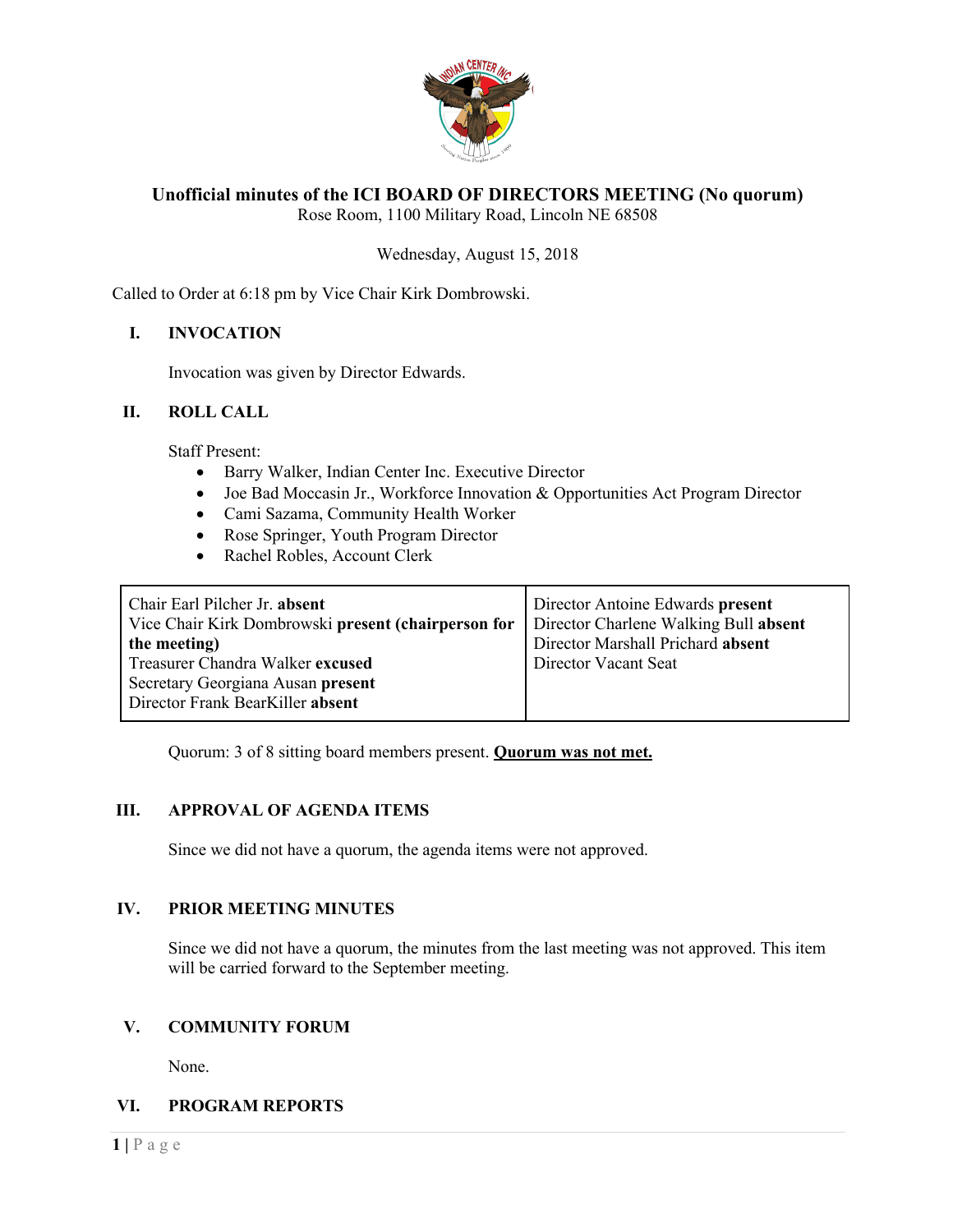

# **A. Commodities Supplemental Foods Program (CSFP) –**

Sara Zimmer, CSFP Director, as not present. Joe Bad Moccasin Jr. addressed the two (2) audit findings and ensured that corrective measures have been put in place for this. There is an increase in people that the program is helping. Sara Zimmer has updated the in-take form.

# **B. Workforce Innovation Opportunity Act (WIOA) –**

Joe Bad Moccasin, Jr. presented his report. He is scheduled to attend a WIOA training in October in Myrtle Beach, NC.

Director Edwards reported on his recent visit to Scottsbluff. Director Edwards volunteered to visit the Scottsbluff location after the board discussed the \$40,103 budget line item at the June 27, 2018 Board meeting. Barry Walker recommended the following:

- 1) Hold a community forum in Scottsbluff to get feedback from the community;
- 2) Use a business journal to record calls, in-person meetings, etc.
- 3) Joe Bad Mocassin, Jr. and Barry Walker will re-negotiate the rental contract with Quad Estates LLC.

# **C. Linking for Good Health**

Cami Sazama, Community Health Worker, presented her report. She is scheduled to attend the 4<sup>th</sup> Annual Great Plains Good Health & Wellness Community Wellness Symposium from August 28-29, 2018 in Rapid City, SD. Her part-time position is funded by a Good Health & Wellness Grant that was awarded to the Omaha Tribe. The 3-year Grant is from the Great Plains Tribal Chairman's Health Board and the CDC's National Center for Chronic Disease Prevention and Health Promotion.

#### **D. Native Connections for Life**

Rose Springer, Youth Program Director, presented her report. She reported that IHS will be conducting a virtual internal audit. This audit will need to go through the Finance Committee.

Rose also gave an update on the inspection for possible asbestos. The inspection showed that black epoxy was present, not asbestos. Although, a tile sample from neat the front desk is getting tested by Bockmann Inc. This company specializes in facility and environment solutions.

There was discussion around facility issues. Plumbing Issues – Plumber came in today and he is coming back tomorrow with a camera to find the clog. Barry recommended a Building assessment. These issues can be discussed by the Grounds Committee. Director Edwards will consider chairing this committee.